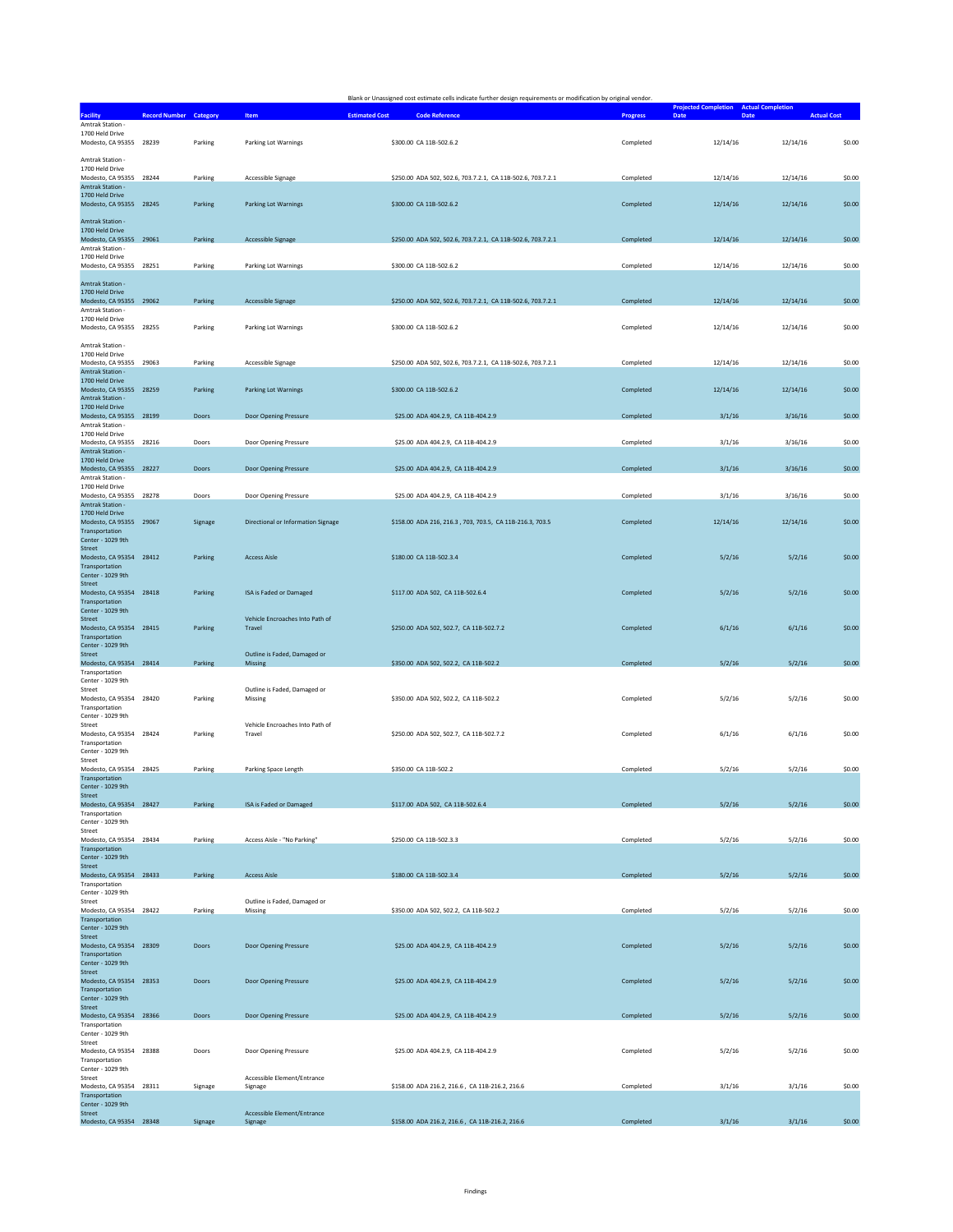| Transportation    |  |  |  |  |  |  |  |  |
|-------------------|--|--|--|--|--|--|--|--|
| Center - 1029 9th |  |  |  |  |  |  |  |  |

| Ceuter - TOSA Aru                                              |                       |                                                            |                                                                         |           |        |        |        |
|----------------------------------------------------------------|-----------------------|------------------------------------------------------------|-------------------------------------------------------------------------|-----------|--------|--------|--------|
| Street<br>Modesto, CA 95354 28389<br>Transportation            | Signage               | Accessible Element/Entrance<br>Signage                     | \$158.00 ADA 216.2, 216.6, CA 11B-216.2, 216.6                          | Completed | 3/1/16 | 3/1/16 | \$0.00 |
| Center - 1029 9th<br>Street                                    |                       |                                                            |                                                                         |           |        |        |        |
| Modesto, CA 95354 28293<br>Transportation                      | Restrooms             | Width Between Urinal Shields                               | \$230.00 ADA 305.3, 605, 605.3                                          | Completed | 3/1/16 | 3/1/16 | \$0.00 |
| Center - 1029 9th<br>Street<br>Modesto, CA 95354 28295         | Restrooms             | Wall Signage                                               | \$158.00 ADA 216, 216.8, 703, CA 11B-216.8                              | Completed | 3/1/16 | 3/1/16 | \$0.00 |
| Transportation<br>Center - 1029 9th                            |                       |                                                            |                                                                         |           |        |        |        |
| Street<br>Modesto, CA 95354 28294                              | Restrooms             | Door Signage Height                                        | \$158.00 CA 11B-703.7.2.6                                               | Completed | 3/1/16 | 3/1/16 | \$0.00 |
| Transportation<br>Center - 1029 9th                            |                       |                                                            |                                                                         |           |        |        |        |
| Street<br>Modesto, CA 95354 28289                              | Restrooms             | Lavatory Apron Height                                      | \$2,500.00 ADA 213, 306.3, 606, CA 11B-306.3.3, 606.2                   | Completed | 3/1/16 | 3/1/16 | \$0.00 |
| Transportation<br>Center - 1029 9th<br><b>Street</b>           |                       |                                                            |                                                                         |           |        |        |        |
| Modesto, CA 95354 28290<br>Transportation                      | Restrooms             | <b>Lavatory Pipes Wrapping</b>                             | \$149.00 ADA 213, 606, 606.5, CA 11B-606.5                              | Completed | 3/1/16 | 3/1/16 | \$0.00 |
| Center - 1029 9th<br>Street                                    |                       |                                                            |                                                                         |           |        |        |        |
| Modesto, CA 95354 28291<br>Transportation                      | Restrooms             | Lavatory - Supply Lines Wrapping                           | \$149.00 ADA 213, 606, 606.5, CA 11B-606.5                              | Completed | 3/1/16 | 3/1/16 | \$0.00 |
| Center - 1029 9th<br>Street<br>Modesto, CA 95354 28301         | Restrooms             | <b>Toilet Compartment Door</b>                             | \$4,000.00 ADA 213, 404, 604, 604.8, CA 11B-604.8, 604.8.1              | Completed | 3/1/16 | 3/1/16 | \$0.00 |
| Transportation<br>Center - 1029 9th                            |                       |                                                            |                                                                         |           |        |        |        |
| Street<br>Modesto, CA 95354 28300                              | Restrooms             | <b>Toilet Compartment Width</b>                            | \$4,000.00 ADA 213, 603, 604, 604.8.1.1, CA 11B-604.8.1.1               | Completed | 3/1/16 | 3/1/16 | \$0.00 |
| Transportation<br>Center - 1029 9th                            |                       |                                                            |                                                                         |           |        |        |        |
| Street<br>Modesto, CA 95354 28307<br>Transportation            | Restrooms             | Rear Grab Bar Length                                       | \$267.00 ADA 603, 604.5.2, 609, CA 11B-604.5.2                          | Completed | 3/1/16 | 3/1/16 | \$0.00 |
| Center - 1029 9th<br>Street                                    |                       | Distance from Front Edge of Toilet                         |                                                                         |           |        |        |        |
| Modesto, CA 95354 28306<br>Transportation                      | Restrooms             | to Front of Grab Bar                                       | \$267.00 CA 11B-604.5.1                                                 | Completed | 3/1/16 | 3/1/16 | \$0.00 |
| Center - 1029 9th<br>Street<br>Modesto, CA 95354 28305         | Restrooms             | Distance from Back Wall to Front of                        |                                                                         | Completed |        |        |        |
| Transportation<br>Center - 1029 9th                            |                       | Grab Bar                                                   | \$267.00 ADA 603, 604.5.1, 609, CA 11B-604.5.1, 609                     |           | 3/1/16 | 3/1/16 | \$0.00 |
| Street<br>Modesto, CA 95354 28308                              | Restrooms             | Toilet Paper Dispenser Interferes<br>with Grab Bar         | \$277.00 ADA 603, 609.3, CA 11B-309.4, 609.3                            | Completed | 3/1/16 | 3/1/16 | \$0.00 |
| Transportation<br>Center - 1029 9th                            |                       |                                                            |                                                                         |           |        |        |        |
| <b>Street</b><br>Modesto, CA 95354 28302                       | Restrooms             | <b>Toilet Distance From Wall</b>                           | \$2,500.00 ADA 603, 604.2, CA 11B-604.2                                 | Completed | 3/1/16 | 3/1/16 | \$0.00 |
| Transportation<br>Center - 1029 9th<br>Street                  |                       |                                                            |                                                                         |           |        |        |        |
| Modesto, CA 95354 28365<br>Transportation                      | Restrooms             | Wall Signage                                               | \$158.00 ADA 216, 216.8, 703, CA 11B-216.8                              | Completed | 3/1/16 | 3/1/16 | \$0.00 |
| Center - 1029 9th<br><b>Street</b>                             |                       |                                                            |                                                                         |           |        |        |        |
| Modesto, CA 95354 28364<br>Transportation<br>Center - 1029 9th | Restrooms             | Door Signage Height                                        | \$158.00 CA 11B-703.7.2.6                                               | Completed | 3/1/16 | 3/1/16 | \$0.00 |
| Street<br>Modesto, CA 95354 28362                              | Restrooms             | <b>Lavatory Pipes Wrapping</b>                             | \$149.00 ADA 213, 606, 606.5, CA 11B-606.5                              | Completed | 3/1/16 | 3/1/16 | \$0.00 |
| Transportation<br>Center - 1029 9th                            |                       |                                                            |                                                                         |           |        |        |        |
| Street<br>Modesto, CA 95354 28363                              | Restrooms             | Lavatory - Supply Lines Wrapping                           | \$149.00 ADA 213, 606, 606.5, CA 11B-606.5                              | Completed | 3/1/16 | 3/1/16 | \$0.00 |
| Transportation<br>Center - 1029 9th<br>Street                  |                       |                                                            |                                                                         |           |        |        |        |
| Modesto, CA 95354 28360<br>Transportation                      | Restrooms             | Dispenser Height                                           | \$277.00 ADA 205, 308, 308.1, 309, 606, CA 11B-603.5                    | Completed | 3/1/16 | 3/1/16 | \$0.00 |
| Center - 1029 9th<br>Street                                    |                       |                                                            |                                                                         |           |        |        |        |
| Modesto, CA 95354 28361<br>Transportation                      | Restrooms             | <b>Dispenser Height</b>                                    | \$277.00 ADA 205, 308, 308.1, 309, 606, CA 11B-603.5                    | Completed | 3/1/16 | 3/1/16 | \$0.00 |
| Center - 1029 9th<br>Street<br>Modesto, CA 95354 28439         | Restrooms             | <b>Toilet Compartment Width</b>                            | \$4,000.00 ADA 213, 603, 604, 604, 8.1.1, CA 11B-604, 8.1.1             | Completed | 3/1/16 | 3/1/16 | \$0.00 |
| Transportation<br>Center - 1029 9th                            |                       |                                                            |                                                                         |           |        |        |        |
| Street<br>Modesto, CA 95354 28396                              | Restrooms             | <b>Compartment Door Handle</b>                             | \$250.00 ADA 213, 404, 604, 604.8, 604.8.1.2, CA 11B-404.2.7, 604.8.1.2 | Completed | 3/1/16 | 3/1/16 | \$0.00 |
| Transportation<br>Center - 1029 9th<br>Street                  |                       |                                                            |                                                                         |           |        |        |        |
| Modesto, CA 95354 28398<br>Transportation                      | Restrooms             | <b>Toilet Compartment Door</b>                             | \$4,000.00 ADA 604.8.1.2, CA 11B-604.8.1.2                              | Completed | 3/1/16 | 3/1/16 | \$0.00 |
| Center - 1029 9th<br>Street                                    |                       |                                                            |                                                                         |           |        |        |        |
| Modesto, CA 95354 28394<br>Transportation                      | Restrooms             | Rear Grab Bar Length                                       | \$267.00 ADA 603, 604.5.2, 609, CA 11B-604.5.2                          | Completed | 3/1/16 | 3/1/16 | \$0.00 |
| Center - 1029 9th<br>Street<br>Modesto, CA 95354 28392         | Restrooms             | Distance from Back Wall to Front of<br>Grab Bar            | \$267.00 ADA 603, 604.5.1, 609, CA 11B-604.5.1, 609                     | Completed | 3/1/16 | 3/1/16 | \$0.00 |
| Transportation<br>Center - 1029 9th                            |                       |                                                            |                                                                         |           |        |        |        |
| Street<br>Modesto, CA 95354 28393                              | Restrooms             | Distance from Front Edge of Toilet<br>to Front of Grab Bar | \$267.00 CA 11B-604.5.1                                                 | Completed | 3/1/16 | 3/1/16 | \$0.00 |
| Transportation<br>Center - 1029 9th                            |                       |                                                            |                                                                         |           |        |        |        |
| Street<br>Modesto, CA 95354 28401<br>Transportation            | Restrooms             | <b>Toilet Paper Dispenser Interferes</b><br>with Grab Bar  | \$277.00 ADA 603, 609.3, CA 11B-309.4, 609.3                            | Completed | 3/1/16 | 3/1/16 | \$0.00 |
| Center - 1029 9th<br>Street                                    |                       |                                                            |                                                                         |           |        |        |        |
| Modesto, CA 95354 28391<br>Transportation                      | Restrooms             | <b>Toilet Distance From Wall</b>                           | \$2,500.00 ADA 603, 604.2, CA 11B-604.2                                 | Completed | 3/1/16 | 3/1/16 | \$0.00 |
| Center - 1029 9th<br>Street<br>Modesto, CA 95354 28331         | Drinking              |                                                            |                                                                         |           |        |        | \$0.00 |
| Transportation<br>Center - 1029 9th                            | Fountains             | Knee Clearance                                             | \$2,500.00 ADA 211, 306, 602, 602.2, CA 11B-306, 602.2                  | Completed | 3/1/16 | 3/1/16 |        |
| <b>Street</b><br>Modesto, CA 95354 28333                       | Drinking<br>Fountains | Alcove Clear Floor Space Width                             | \$108.00 ADA 305, 305.7.1, 602.2                                        | Completed | 3/1/16 | 3/1/16 | \$0.00 |